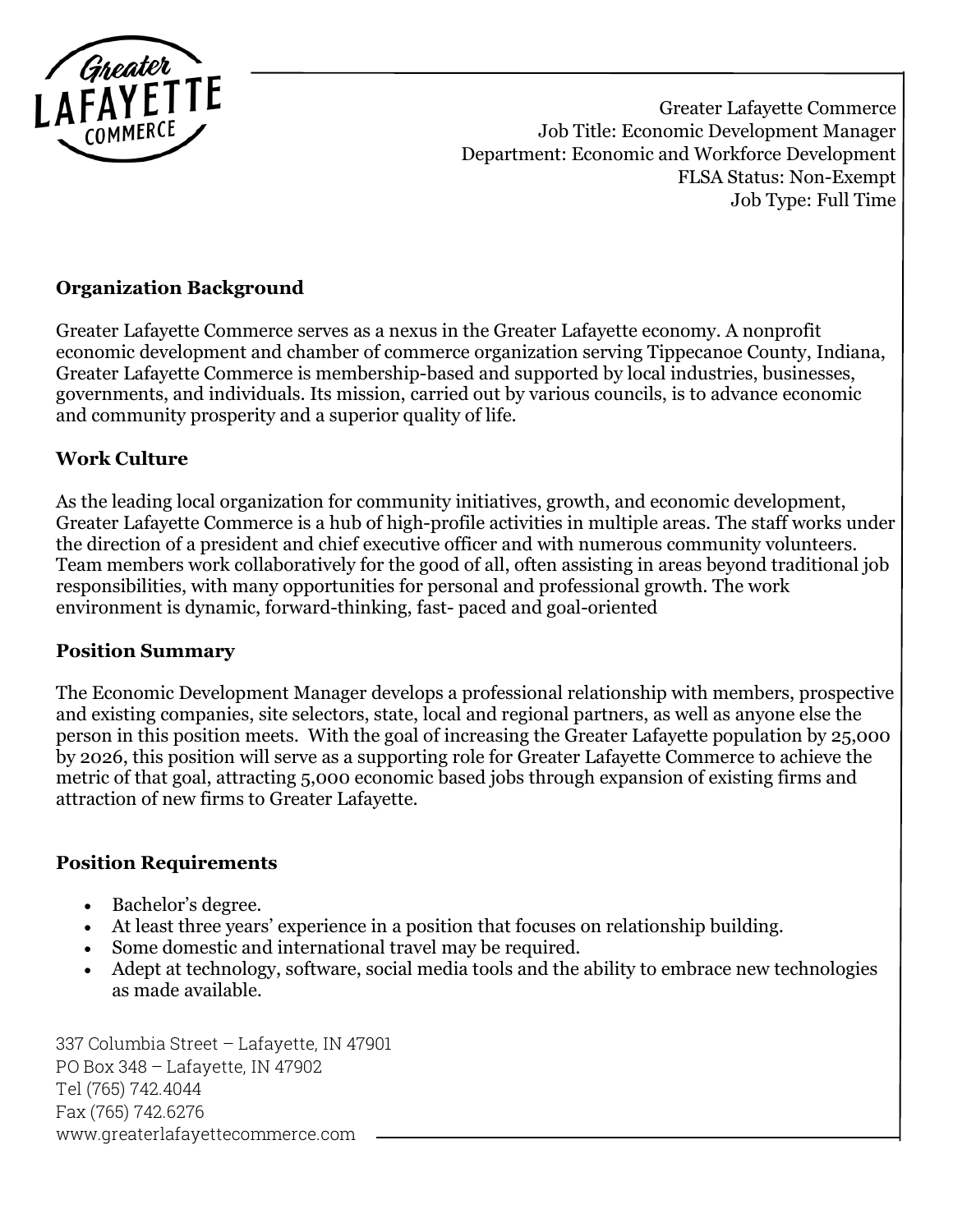# **Essential Duties and Responsibilities**

### *Economic Development*

- Organize and manage supporting documents, compile information and documentation for client Request for Proposal's and other informational packages.
- Manage prospective business leads received from the Indiana Economic Development Corporation's Active Needs system and other sources.
- Manage the site database system.<http://greaterlafayette.zoomprospector.com/>
- Serve as a backup for prospective company and site selector visits.
- Conduct business, retention, and expansion visits with existing companies in Tippecanoe County and track interactions in online database system.
- Manage incentive distribution, programs, and compliances with the City of Lafayette, City of West Lafayette and Tippecanoe County as directed by those entities.
- Participate in the Workforce 2030 and Economic Development Councils and be available to serve as staff person to task forces.
- Manage the Greater Lafayette Commerce Economic Development Facebook page.

### *Regional*

- Coordinate and manage monthly meetings for the 9-county region called The Greater Lafayette Economic Alliance (GLEA)
- Organize and execute a communications plan to site selectors and prospective businesses about the success and assets of the region.
- Develop and manage budget and expenditures.
- Manage the GLEA website (www.glearegion.com).
- Provide support for regional workforce development programs, such as, but not limited to, Manufacturing Week.
- Manage regional leads.

#### *Sister City Relationships*

- Coordinate the Sister City relationship with Ota City, Japan.
- Coordinate the student exchange between Ota City, Japan, and Tippecanoe County each year in July/August.
- Coordinate visits from various Japanese and/or Chinese leaders.

## *Golden Apple*

- Coordinate the Golden Apple teacher recognition program, including the:
	- Application and review of candidates from the various Tippecanoe County school systems.
	- Five (5) in-classroom surprise award checks.
	- Video, which tells the winners' stories.